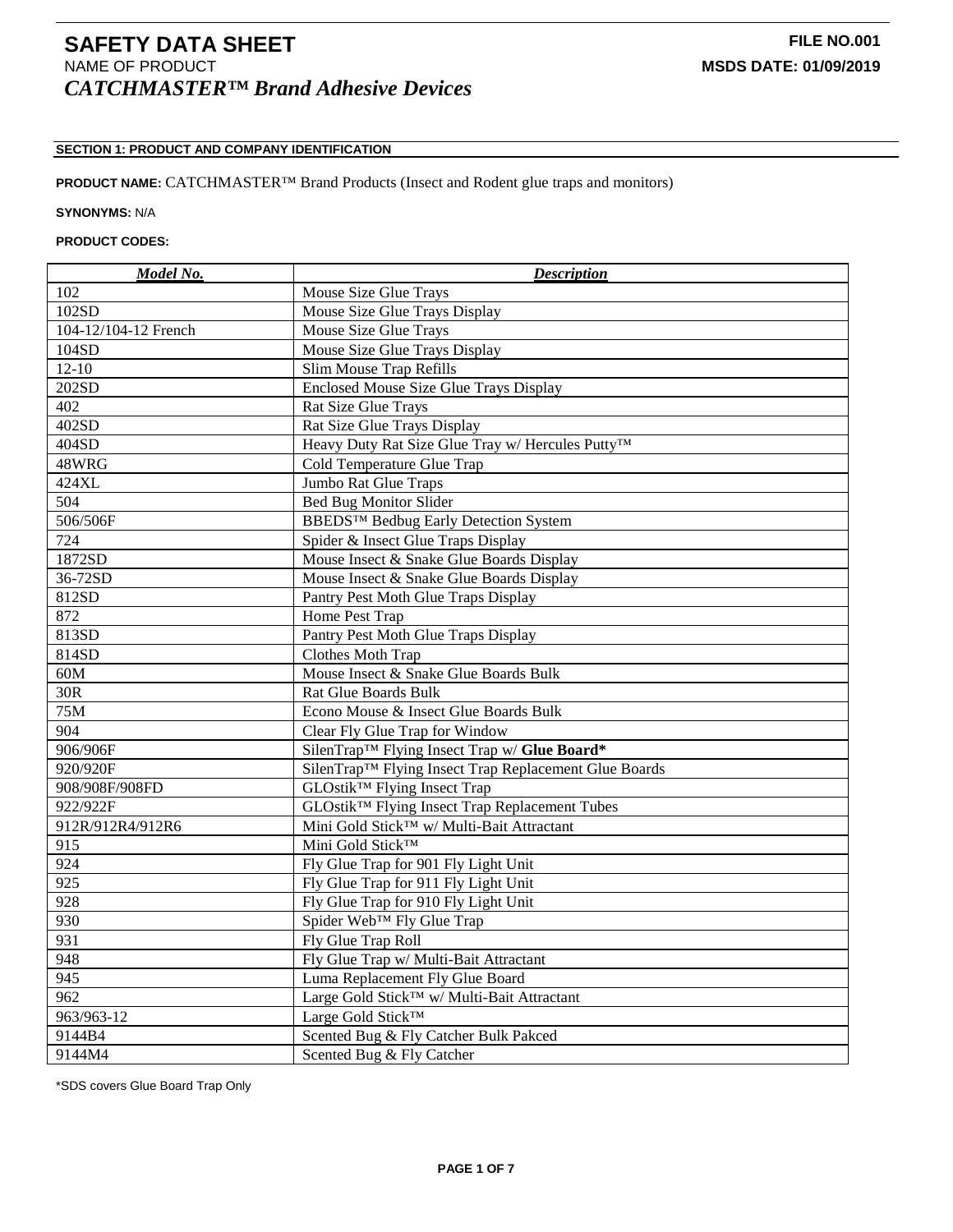# **SAFETY DATA SHEET**<br>
NAME OF PRODUCT **FILE NO.001**<br>
MSDS DATE: 01/09/2019 *CATCHMASTER™ Brand Adhesive Devices*

**MANUFACTURER:** AP&G Co., Inc.

**DIVISION: United States** 

ADDRESS: 75 East 20<sup>th</sup> Street, Bayonne, NJ 07002

**EMERGENCY PHONE:** (718) 492-3648 **FAX PHONE:** (718) 439-0039

**CHEMICAL NAME:** N/A **CHEMICAL FAMILY:** N/A **CHEMICAL FORMULA:** N/A

**PRODUCT USE:** Rodent and Insect Monitoring Devices **PREPARED BY:** AP&G Co., Inc.

**SECTION 1 NOTES:**

# **SECTION 2: HAZARDS IDENTIFICATION**

### **As per OSHA Standards this product is Non-Hazardous**

**EMERGENCY OVERVIEW:**

### **ROUTES OF ENTRY:**

| <b>ROUTES OF ENTRY</b> | <b>POTENTIAL HEALTH EFFECTS</b> |  |
|------------------------|---------------------------------|--|
| <b>EYES</b>            | N/A                             |  |
| <b>SKIN</b>            | N/A                             |  |
| <b>INGESTION</b>       | N/A                             |  |
| INHALATION             | N/A                             |  |

#### **POTENTIAL HEALTH EFFECTS**

| ACUTE HEALTH HAZARDS         | <b>None</b> |
|------------------------------|-------------|
| CHRONIC HEALTH HAZARDS       | <b>None</b> |
| MEDICAL CONDITIONS GENERALLY | <b>None</b> |
| AGGRAVATED BY EXPOSURE       |             |

### **CARCINOGENICITY:**

| <b>AGENCY</b> | <b>None</b> |
|---------------|-------------|
| <b>OSHA</b>   | <b>None</b> |
| <b>ACGIH</b>  | <b>None</b> |
| <b>NTP</b>    | <b>None</b> |
| <b>IARC</b>   | <b>None</b> |
| <b>OTHER</b>  | <b>None</b> |

**SECTION 2 NOTES:**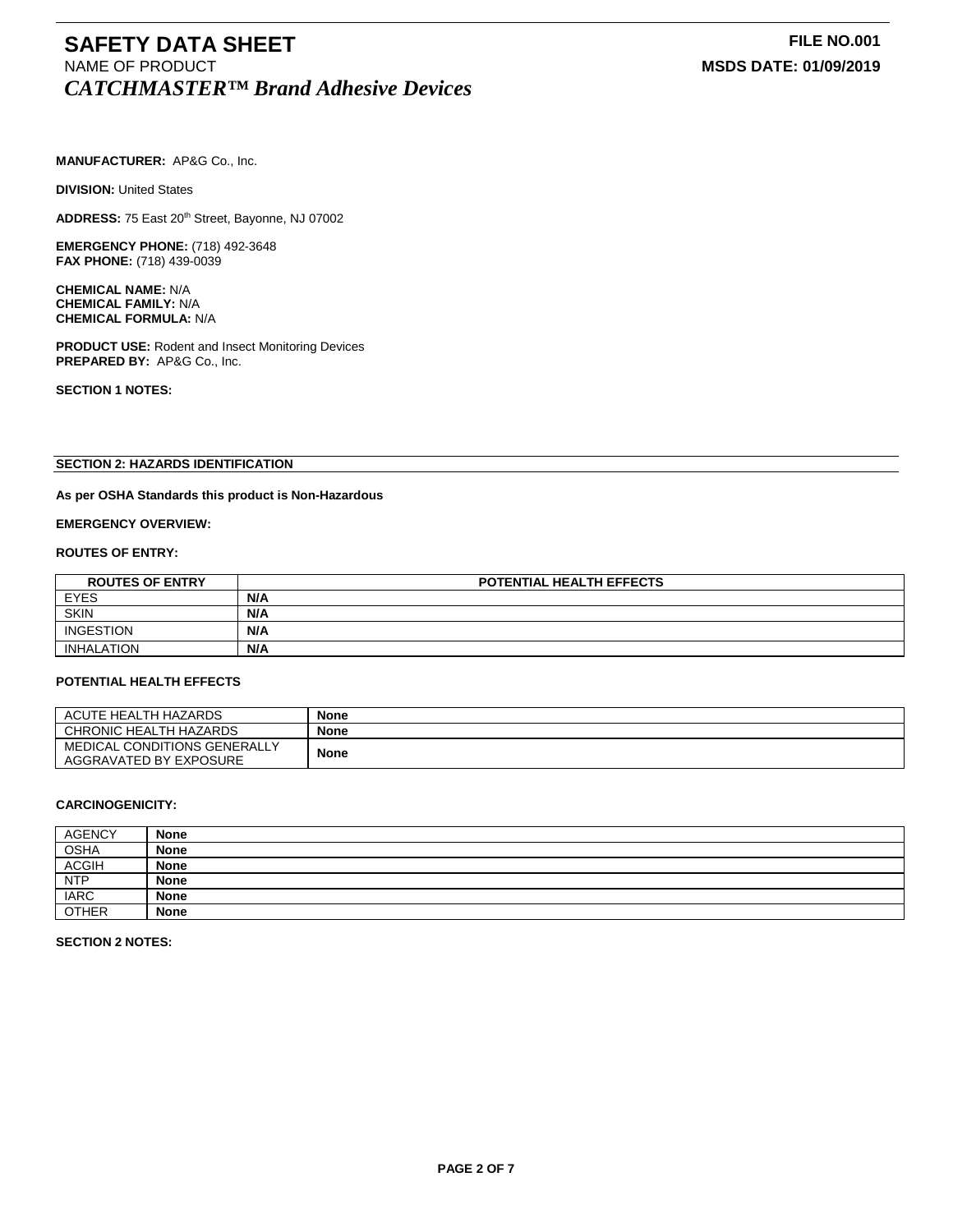# **SECTION 3: COMPOSITION/INFORMATION ON INGREDIENTS**

|                          | ppm                     | mq/m <sup>3</sup>       |
|--------------------------|-------------------------|-------------------------|
| OSHA PEL-TWA             | <b>None Established</b> | <b>None Established</b> |
| OSHA PEL STEL            | <b>None Established</b> | <b>None Established</b> |
| OSHA PEL CEILING         | <b>None Established</b> | <b>None Established</b> |
| ACGIH TLV-TWA            | <b>None Established</b> | <b>None Established</b> |
| ACGIH TLV STEL           | <b>None Established</b> | <b>None Established</b> |
| <b>ACGIH TLV CEILING</b> | <b>None Established</b> | <b>None Established</b> |

### **SECTION 3 NOTES:**

# **SECTION 4: FIRST AID MEASURES**

| <b>EYES</b>       | Flush with cool water for at least 15 minutes, contact a physician                                              |  |
|-------------------|-----------------------------------------------------------------------------------------------------------------|--|
| <b>SKIN</b>       | Remove glue with mineral spirits or vegetable oil. Wash skin with soap and water.                               |  |
| <b>INGESTION</b>  | Call a physician or emergency phone number immediately. Do not give anything by mouth or induce vomiting unless |  |
|                   | instructed by physician                                                                                         |  |
| <b>INHALATION</b> | N/A                                                                                                             |  |

# **NOTES TO PHYSICIANS OR FIRST AID PROVIDERS:**

**NONE**

# **SECTION 4 NOTES:**

# **SECTION 5: FIRE-FIGHTING MEASURES**

| <b>FLAMMABLE LIMITS IN AIR (% BY VOLUME)</b> |              |  |
|----------------------------------------------|--------------|--|
| <b>UPPER</b>                                 | N/A          |  |
| LOWER                                        | N/A          |  |
|                                              |              |  |
| <b>FLASH POINT</b>                           |              |  |
| 0⊏                                           | $42^{\circ}$ |  |

### **METHOD USED:**

C **216**

 $\overline{C}$ 

| -----<br>----<br><b>TEMPERATURE</b><br>ITION<br>лGN<br>г. |     |  |
|-----------------------------------------------------------|-----|--|
| $\sim$                                                    | N/A |  |
| ~                                                         | N/A |  |

| <b>NFPA HAZARD CLASSIFICATION</b> |             |  |
|-----------------------------------|-------------|--|
| <b>HEALTH</b>                     | ) (Minimal) |  |
| <b>FLAMMABILITY</b>               | (Minimal)   |  |
| <b>REACTIVITY</b>                 | ) (Minimal) |  |
| <b>OTHER</b>                      | ) (Minimal) |  |

| <b>HMIS HAZARD CLASSIFICATION</b> |             |  |
|-----------------------------------|-------------|--|
| <b>HEALTH</b>                     | ) (Minimal) |  |
| <b>FLAMMABILITY</b>               | ) (Minimal) |  |
| <b>REACTIVITY</b>                 | ) (Minimal) |  |
| <b>OTHER</b>                      | 0 (Minimal) |  |

| <b>COMMENTS</b>          |                                  |
|--------------------------|----------------------------------|
| NGUISHING MEDIA<br>، IN' | Water.<br>າ or Inert Gas<br>Foam |
| PAGE 3 OF 7              |                                  |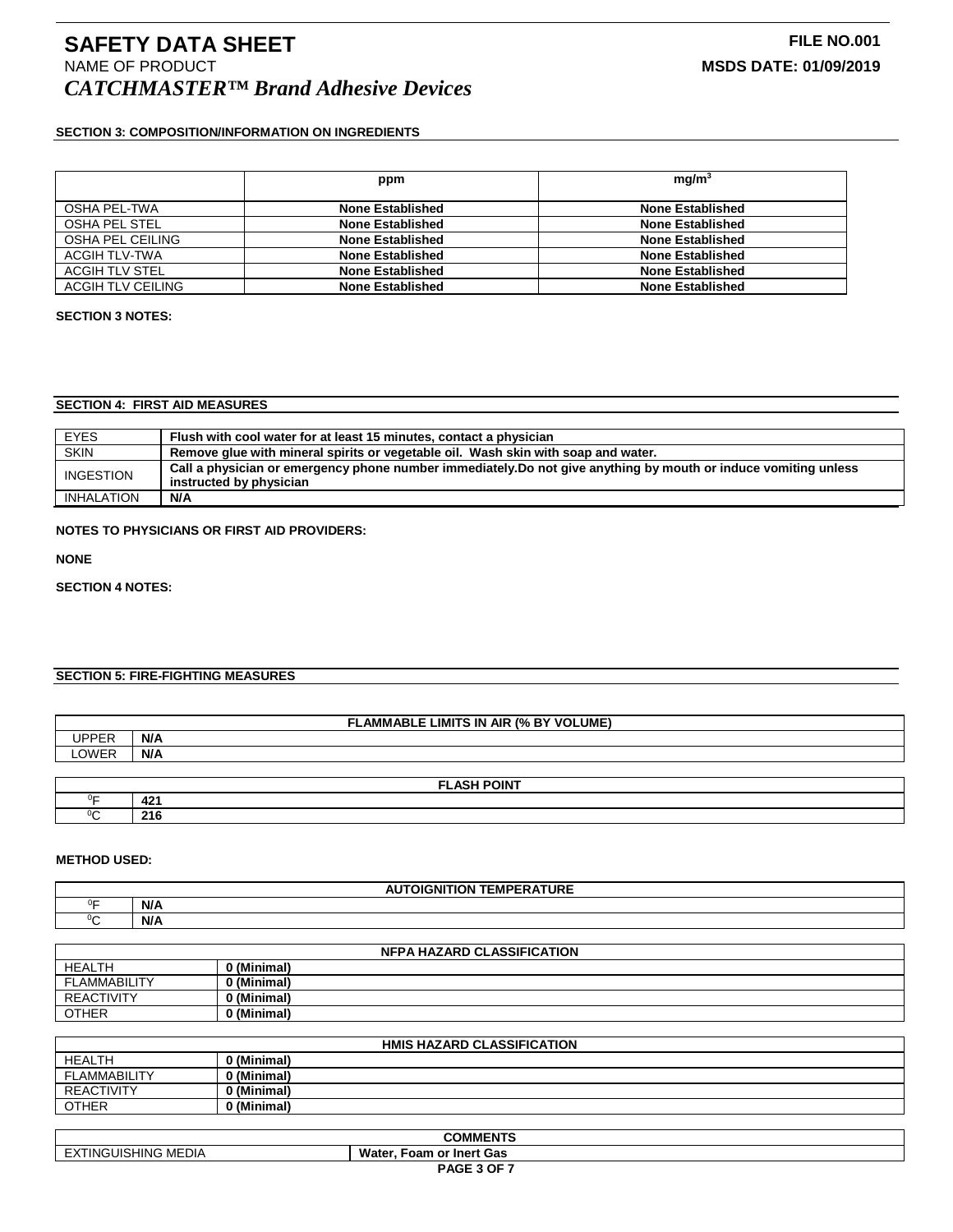# **SAFETY DATA SHEET**<br>
NAME OF PRODUCT **FILE NO.001**<br>
MSDS DATE: 01/09/2019 *CATCHMASTER™ Brand Adhesive Devices*

| <b>COMMENTS</b>                    |             |  |
|------------------------------------|-------------|--|
| SPECIAL FIRE FIGHTING PROCEDURES   | <b>None</b> |  |
| UNUSUAL FIRE AND EXPLOSION HAZARDS | <b>None</b> |  |
| HAZARDOUS DECOMPOSITION PRODUCTS   | None        |  |

### **SECTION 5 NOTES:**

### **SECTION 6: ACCIDENTAL RELEASE MEASURES**

#### **ACCIDENTAL RELEASE MEASURES:**

Steps to be taken in the event the material is released or spilled: General clean up. Remove glue by applying mineral spirits to the spilled area, followed by washing the area with warm water and detergent.

### **SECTION 6 NOTES:**

### **SECTION 7: HANDLING AND STORAGE**

### **HANDLING AND STORAGE:**

**Store at room temperature. The average shelf life is "Stable".**

#### **OTHER PRECAUTIONS:**

Store in original container in a cool, dust free environment.

### **SECTION 7 NOTES:**

# **SECTION 8: EXPOSURE CONTROLS/PERSONAL PROTECTION**

### **ENGINEERING CONTROLS:**

| <b>PARAMETER</b>                          | <b>COMMENTS</b>                      |
|-------------------------------------------|--------------------------------------|
| <b>VENTILATION</b>                        | <b>Not Required</b>                  |
| <b>RESPIRATORY PROTECTION</b>             | <b>Not Required</b>                  |
| EYE PROTECTION                            | <b>Not Required</b>                  |
| <b>SKIN PROTECTION</b>                    | Gloves recommended. Otherwise, none. |
| OTHER PROTECTIVE CLOTHING<br>OR EQUIPMENT | <b>Not Required</b>                  |
| <b>WORK HYGIENIC PRACTICES</b>            | Not required                         |
| <b>EXPOSURE GUIDELINES</b>                | <b>Not Required</b>                  |

#### **SECTION 8 NOTES:**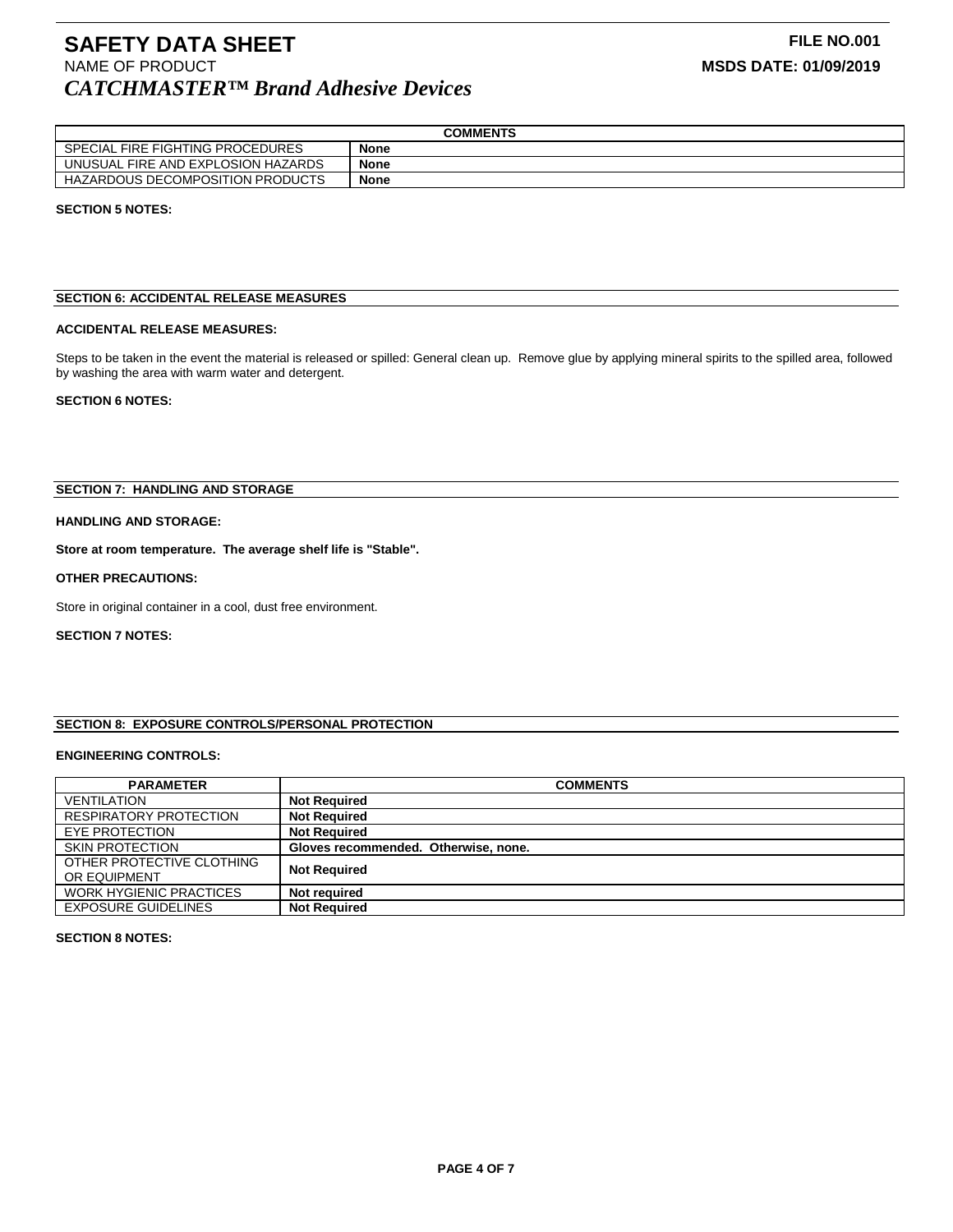# **SECTION 9: PHYSICAL AND CHEMICAL PROPERTIES**

# **APPEARANCE:**

| <b>PARAMETER</b>                                         | <b>COMMENTS</b>                               |
|----------------------------------------------------------|-----------------------------------------------|
| <b>ODOR</b>                                              | Scent Free or Non-Allergenic Synthetic Scents |
| PHYSICAL STATE                                           | <b>Solid</b>                                  |
| <b>pH AS SUPPLIED</b>                                    | <b>Neutral</b>                                |
| pH (Other)                                               | N/A                                           |
| <b>BOILING POINT (°F)</b>                                | N/A                                           |
| BOILING POINT ( <sup>0</sup> C)                          | N/A                                           |
| MELTING POINT ( <sup>O</sup> F)                          | 171.39                                        |
| MELTING POINT ( <sup>O</sup> C)                          | 77.44                                         |
| VAPOR PRESSURE (mm Hg) @ <sup>o</sup> F                  | N/A                                           |
| VAPOR PRESSURE (mm Hg) @ <sup>0</sup> C                  | N/A                                           |
| VAPOR DENSITY (AIR = 1) $@$ <sup>o</sup> F               | N/A                                           |
| VAPOR DENSITY (AIR = 1) $@$ <sup>o</sup> C               | N/A                                           |
| $^0$ F<br>SPECIFIC GRAVITY (H2O = 1) $@$                 | N/A                                           |
| $^0C$<br>SPECIFIC GRAVITY (H2O = 1) @                    | N/A                                           |
| EVAPORATION RATE BASIS (=1)                              |                                               |
| SOLUBILITY IN WATER                                      | N/A                                           |
| PERCENT SOLIDS BY WEIGHT                                 | 100%                                          |
| PERCENT VOLATILE BY WEIGHT                               | N/A                                           |
| $^0$ F<br>PERCENT VOLATILE BY VOLUME @                   | N/A                                           |
| PERCENT VOLATILE BY VOLUME @ <sup>0</sup> C              | N/A                                           |
| VOLATILE ORGANIC COMPOUNDS (VOC) WITH WATER: LBS/GAL     | N/A                                           |
| VOLATILE ORGANIC COMPOUNDS (VOC) WITHOUT WATER : LBS/GAL | N/A                                           |
| <b>MOLECULAR WEIGHT</b>                                  |                                               |
| VISCOSITY @ 221 <sup>o</sup> F                           | 9629 cP                                       |
| VISCOSITY @ 105 °C                                       | 9629 cP                                       |

# **SECTION 9 NOTES:**

# **SECTION 10: STABILITY AND REACTIVITY**

| <b>ASSIEIC</b><br><b>ATION</b><br>$\sim$<br><b>ULAJJI</b> | <b>COMMENTS</b>          |
|-----------------------------------------------------------|--------------------------|
| <b>CTADIE</b><br><b>SIADLE</b>                            | $\overline{\phantom{a}}$ |
| <b>TABLE</b><br>ା IN <sup>or</sup>                        |                          |

### **STABILITY:**

| <b>CLASSIFICATION</b>                  | <b>COMMENTS</b>       |
|----------------------------------------|-----------------------|
| CONDITIONS TO AVOID (STABILITY)        | <b>None</b>           |
| INCOMPATIBILITY (MATERIAL TO AVOID)    | <b>None</b>           |
| HAZARDOUS DECOMPOSITION OR BY-PRODUCTS | <b>None</b>           |
| HAZARDOUS POLYMERIZATION               | <b>None</b>           |
| CONDITIONS TO AVOID (POLYMERIZATION)   | <b>Will Not Occur</b> |

### **SECTION 10 NOTES:**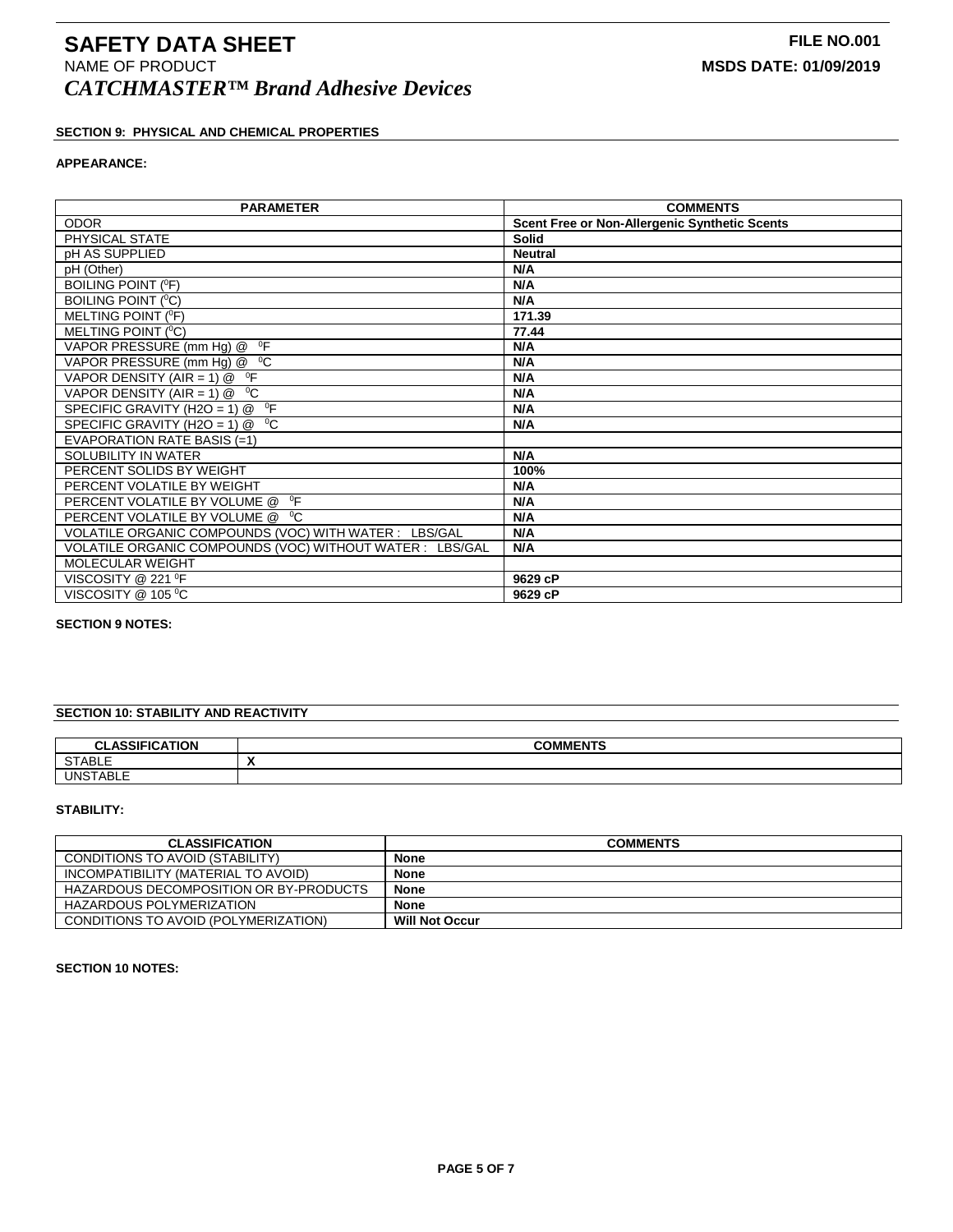# **SAFETY DATA SHEET**<br>
NAME OF PRODUCT **FILE NO.001**<br>
MSDS DATE: 01/09/2019 *CATCHMASTER™ Brand Adhesive Devices*

# **SECTION 11: TOXICOLOGICAL INFORMATION**

### TOXICOLOGICAL INFORMATION: None

**SECTION 11 NOTES**:

# **SECTION 12: ECOLOGICAL INFORMATION**

ECOLOGICAL INFORMATION: None

**SECTION 12 NOTES:**

## **SECTION 13: DISPOSAL CONSIDERATIONS**

#### WASTE DISPOSAL METHOD:

Wastes resulting from use may be disosed of on-site or at an approved waste disposal facility. Dispose of wastes in accordance with all applicable Federal, State and Local regulations

RCRA HAZARD CLASS:

# **SECTION 13 NOTES:**

### **SECTION 14: TRANSPORT INFORMATION**

# **U.S. DEPARTMENT OF TRANSPORTATION**

| <b>PARAMETER</b>            | <b>COMMENTS</b>      |
|-----------------------------|----------------------|
| <b>PROPER SHIPPING NAME</b> | <b>Not Required</b>  |
| <b>HAZARD CLASS</b>         | Non-Hazardous        |
| <b>ID NUMBER</b>            | <b>Not Required</b>  |
| <b>PACKING GROUP</b>        | <b>Not Required</b>  |
| <b>LABEL STATEMENT</b>      | <b>None Required</b> |

#### **WATER TRANSPORTATION**

| <b>PARAMETER</b>            | <b>COMMENTS</b>      |
|-----------------------------|----------------------|
| <b>PROPER SHIPPING NAME</b> | <b>Not Required</b>  |
| HAZARD CLASS                | Non-Hazardous        |
| <b>ID NUMBER</b>            | <b>Not Required</b>  |
| <b>PACKING GROUP</b>        | <b>Not Required</b>  |
| LABEL STATEMENTS            | <b>None Required</b> |

### **AIR TRANSPORTATION**

| <b>PARAMETER</b>            | <b>COMMENTS</b>      |
|-----------------------------|----------------------|
| <b>PROPER SHIPPING NAME</b> | <b>Not Required</b>  |
| HAZARD CLASS                | <b>Non-Hazardous</b> |
| <b>ID NUMBER</b>            | <b>Not Required</b>  |